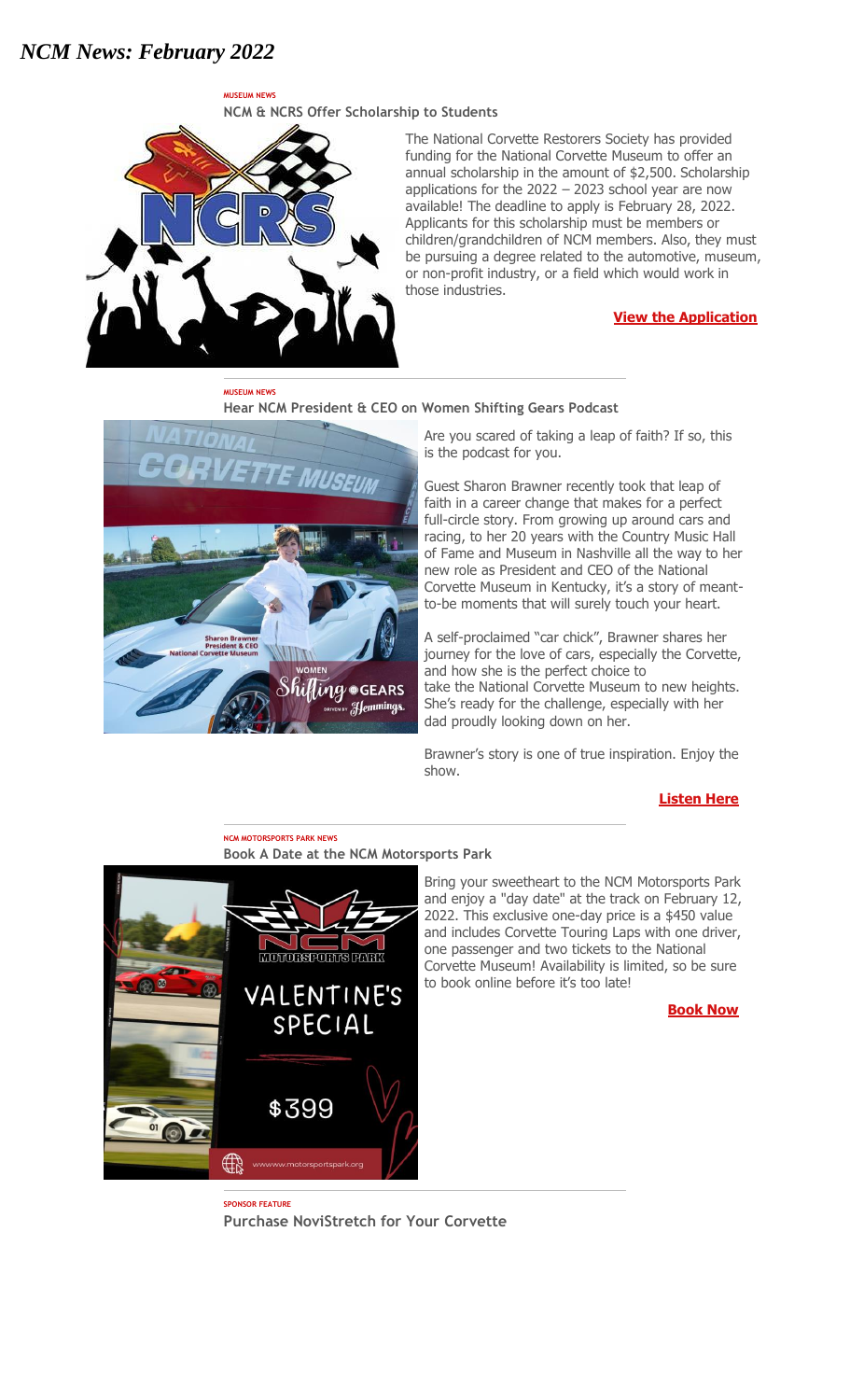

Designed to provide quality paint protection for your Corvette while helping keep your grills & heatexchangers debris-free, NoviStretch is now available for the C5, C6, C7 and C8 Mid-Engine Corvette at novistretch.com.

Use code NCM2021 for 10% off any order.

### Tight Fit

Stretchable fabric allows for a tight, secure & contoured fit.

### **Protective**

Durable, breathable, quality material protects paint from common daily wear without damaging finish.

#### Compact Size & Washable

Patented design allows for easy cleaning, quick drying and compact storage when not in use.

**[Shop Now](http://portal.criticalimpact.com/go/1/62a0d4b8606b177309e5cb74f1f037a9/25995/04238928f449f70d3947229f28c3afba/25158fcb7ae6b92aa6473c7b9fa19141/25995)**



**MUSEUM NEWS**

A newly renovated Corvette Store will be opening in Mid-March! While the Corvette Store will still be selling everyone's favorite Corvette Merchandise, the store itself is receiving a major makeover! We are excited to give NCM visitors a modernized and refreshed shopping experience. Museum guests can look forward to a store design that more adequately represents the NCM brand. Don't worry, the Corvette Store is still open in the Museum's Conference Center while the construction is underway, so you can still visit and shop before the new store is complete! Thank you for understanding and we hope you are all looking forward to the Corvette Store's new and improved look!

## **[Shop The Corvette Store Online Now](http://portal.criticalimpact.com/go/1/62a0d4b8606b177309e5cb74f1f037a9/25995/04238928f449f70d3947229f28c3afba/3893c229a5fdcc58a6473c7b9fa19141/25995)**

#### **NCM INSURANCE NEWS**





We are excited to announce our Agency's new Customer Service representative, Lorrie Carta! Lorrie comes to us with over 25 years in the Customer Service Role and ready to help our customers with any questions they might have.

**[Learn More or Contact Lorrie](http://portal.criticalimpact.com/go/1/62a0d4b8606b177309e5cb74f1f037a9/25995/04238928f449f70d3947229f28c3afba/676ad92f56f9d981a6473c7b9fa19141/25995)**

**Upcoming Museum Events & Events On-Site at the Museum**

- MiM Sights and Sounds of New Orleans | March 29 April 2, 2022 (OPENING SOON)
- 2022 9-Day Caribbean Cruise | April 15 April 24, 2022 (REGISTRATION CLOSED)
- Michelin NCM Bash | April 28 April 30, 2022 [\(REGISTRATION OPEN\)](http://portal.criticalimpact.com/go/1/62a0d4b8606b177309e5cb74f1f037a9/25995/04238928f449f70d3947229f28c3afba/680a17e997340099a6473c7b9fa19141/25995)
- MiM Dragon Run Presented by Michelin at Biltmore Estate | May 1 May 4, 2022 (REGISTRATION CLOSED)
- MiM Branson Experience | May 31 June 4, 2022 (OPENING SOON)
- MiM Le Mans Tour | June 3 June 14, 2022 (OPENING SOON)

View a complete list of events with more information and links to register on our [website here.](http://portal.criticalimpact.com/go/1/62a0d4b8606b177309e5cb74f1f037a9/25995/04238928f449f70d3947229f28c3afba/b8ce5750e409ef21a6473c7b9fa19141/25995)

# *CORVETTE RACING:*

**CORVETTE RACING AT DAYTONA: Tough Debut in GTD PRO** *Corvette C8.Rs, team soldier through to complete full 24 hours*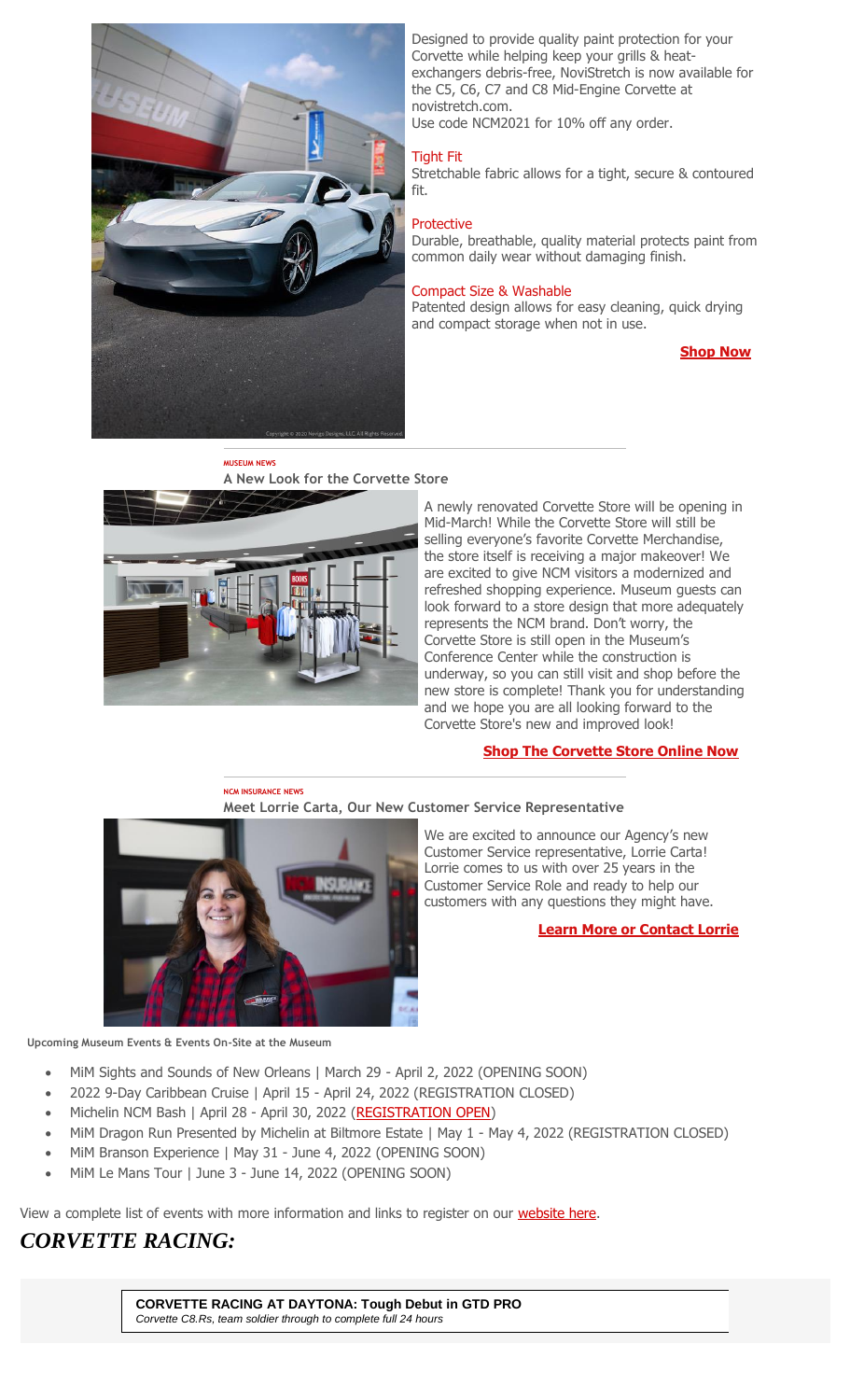**DAYTONA BEACH, Fla.** (Jan. 30, 2022) – Corvette Racing made it through a tumultuous Rolex 24 At Daytona on Sunday and gained valuable information on its Chevrolet Corvette C8.Rs in their new GT Daytona (GTD) PRO configuration.

The No. 3 Mobil 1/SiriusXM Corvette of Antonio Garcia, Jordan Taylor and Nicky Catsburg – 2021 winners in the GT Le Mans class – led Corvette Racing's charge with a sixth-place finish. It was a solid



drive back from ninth place in the middle of the night when an electrical issue cost the team 13 laps in the garage.

The No. 3 C8.R is the team's full-season entry in the new-for-2022 GTD PRO class. Other than the visit in the garage late Saturday night, things ran almost like clockwork for the Garcia/Taylor/Catsburg trio.

The same couldn't be said of the No. 4 Mobil 1/SiriusXM Corvette of Tommy Milner, Nick Tandy and Marco Sorensen. Their C8.R appeared to be the strongest of the Corvette Racing entries in the opening hours until rear contact after a restart with Sorensen at the wheel caused significant damage near the 8.5-hour mark.

Sorensen had to brake hard to keep from hitting the wayward LMP3 car, which also just missed collecting Catsburg in the No. 3 Corvette. The No. 4 team lost nearly 2.5 hours replacing the diffuser, exhaust pipes and starter, among other components. It eventually salvaged a top-10 class finish.

Daytona marked the only scheduled IMSA appearance for the No. 4 Corvette, which moves to the FIA World Endurance Championship's GTE Pro class starting with the 1,000 Miles of Sebring (Fla.) on March 18. It is part of a combined weekend with IMSA, which will see Garcia, Taylor and Catsburg race in the Mobil 1 Twelve Hours of Sebring on March 19.



**ANTONIO GARCIA, NO. 3 MOBIL 1/SiriusXM CHEVROLET CORVETTE C8.R – SIXTH IN GTD PRO:** "This was one of those races where you wanted it to be shorter. We learned a lot and there is still more for us to learn. We had 25 or 26 stints to learn this tire. So it was a proper first real test in race conditions. We were lacking pace both days. There still was a lot to be gained. If you add some extra testing and something else, then maybe we can be in the hunt. In the last stint, I could tell we were missing a tiny bit. If we were on the lead lap, it would have taken a tiny bit for us to be competitive. We'll carry on to Sebring."

**JORDAN TAYLOR, NO. 3 MOBIL 1/SiriusXM CHEVROLET CORVETTE C8.R – SIXTH IN GTD PRO:** "Other than the alternator issues, we've had a faultless and flawless race. The strategy and pit stops have been great. It's good to see the team executing so well. It's unfortunate we had that issue otherwise we'd be fighting in the top-five somewhere. It's good to get the extra miles and it's good the guys got us back out there because we have a championship to fight for at the end of the day. We've made up some points by attrition."

**NICKY CATSBURG, NO. 3 MOBIL 1/SiriusXM CHEVROLET CORVETTE C8.R – SIXTH IN GTD PRO:** "This was nice to continue and get more experience on this tire. I think it was the right decision to keep on going and never giving up. It was a learning experience. I enjoyed it. Hopefully we will get more pace at Sebring and we can be competitive."